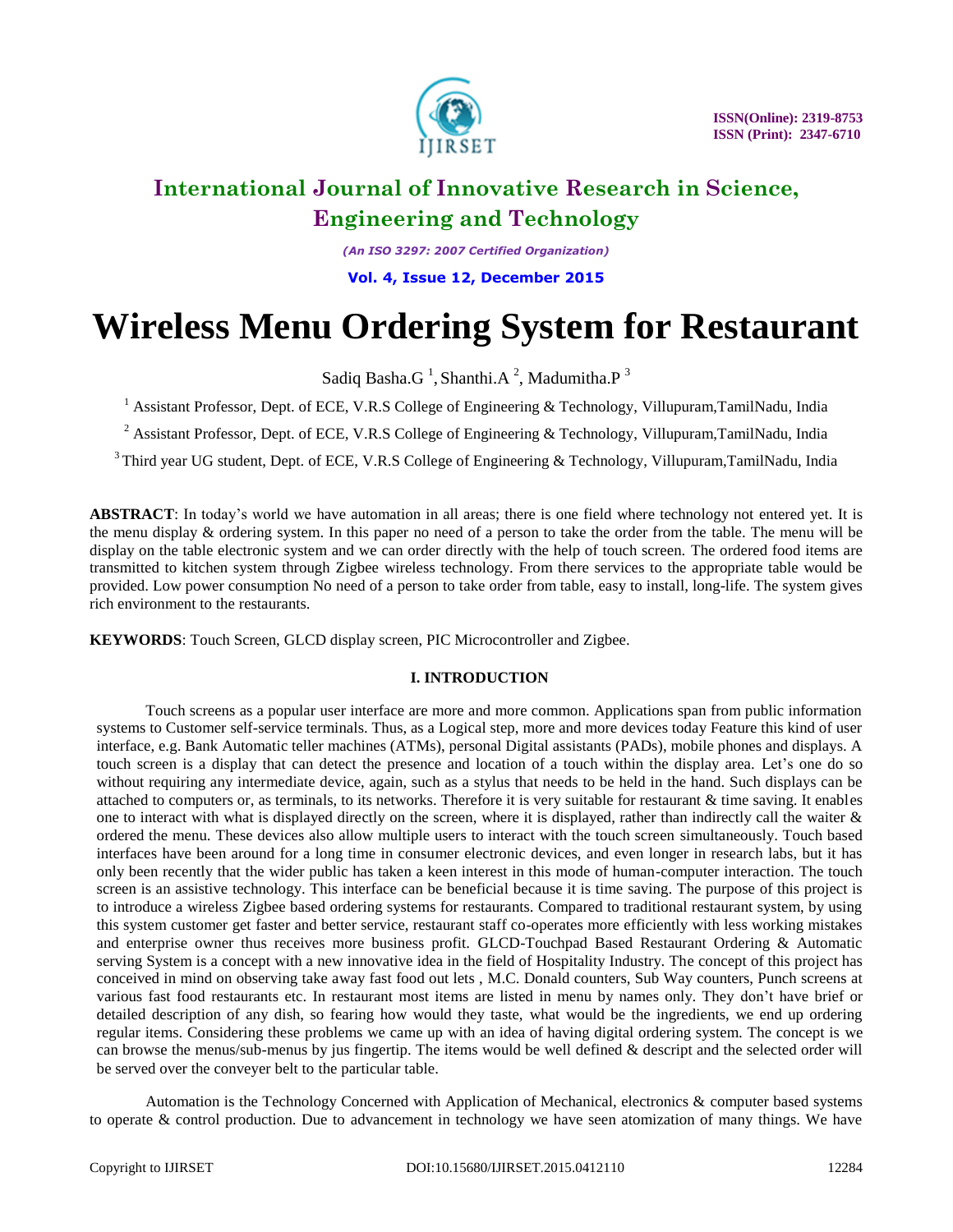

*(An ISO 3297: 2007 Certified Organization)*

#### **Vol. 4, Issue 12, December 2015**

seen an atomized vending machine which will serve a hot or soft drinks, Chocolates &many things. There is automation of tickets on railway station. So into day's world due increased demand and competition we need to serve the people as user friendly as fast as possible. In restaurants menu cards are available on each table .We can refer it & place our order to waiter. But we never noticed disadvantages of this conventional method. You need to wait for the waiter to attend to you. Even it becomes difficult for the restaurant manager to keep the changing prices on menu card. At the same time adding the new menu to the same card becomes tedious job for anyone who is responsible for this job since changing menu card within less time may result in cost rise.

### **II. BLOCK DIAGRAM DESCRIPTION**

Touch screen verifies resistive values and sends to PIC controller. The PIC controller transmits appropriate ordered menu to kitchen system via Zigbee modem. The transmitted menu data will be received by kitchen Zigbee module and fed to Pc through RS-232 port A visual basic 6.0 developed GUI system displays the order menu.



Fig.1: Block diagram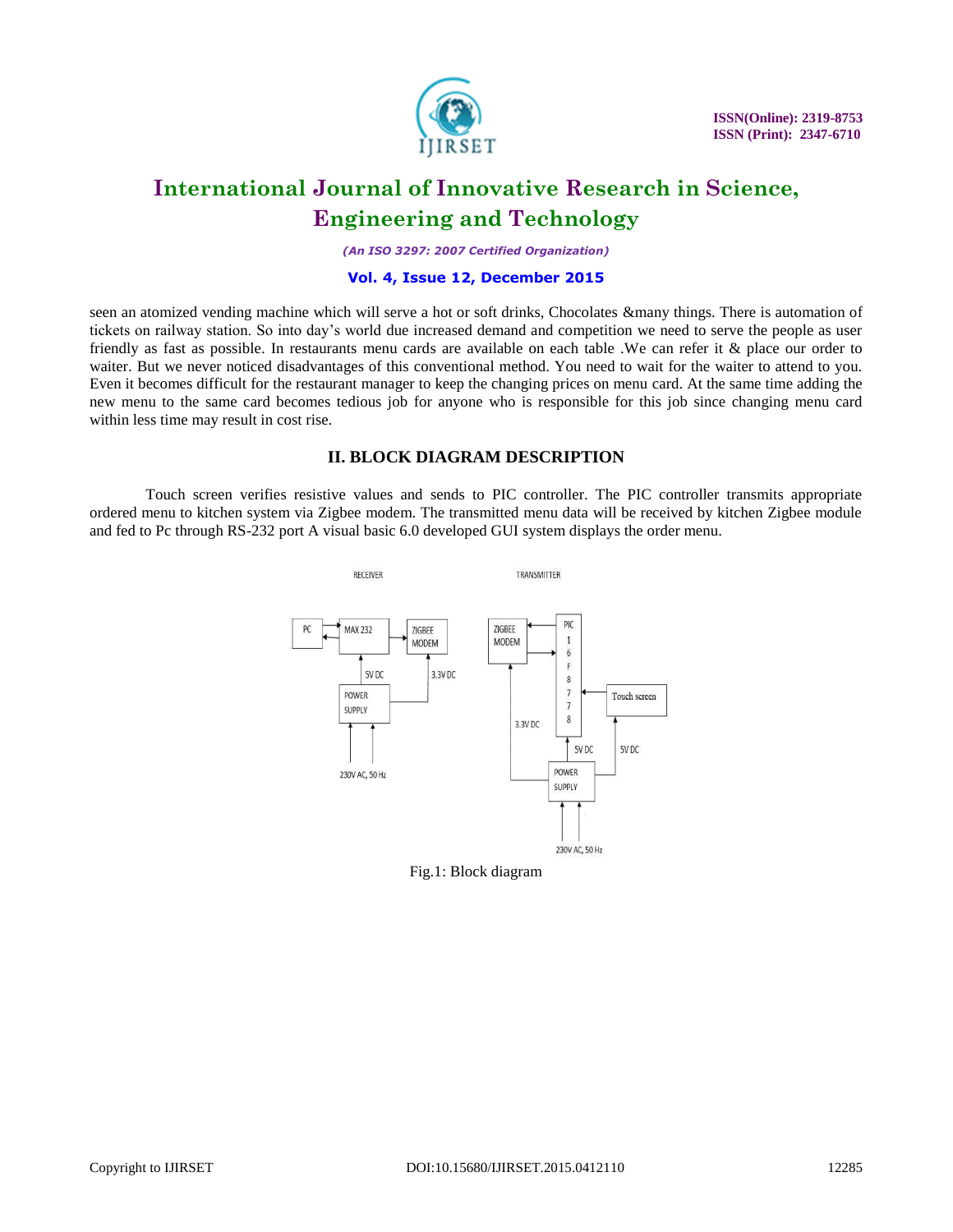

*(An ISO 3297: 2007 Certified Organization)*

### **Vol. 4, Issue 12, December 2015**



Fig. 2: Transmitter Circuit Diagram



Fig. 3: Receiver Circuit Diagram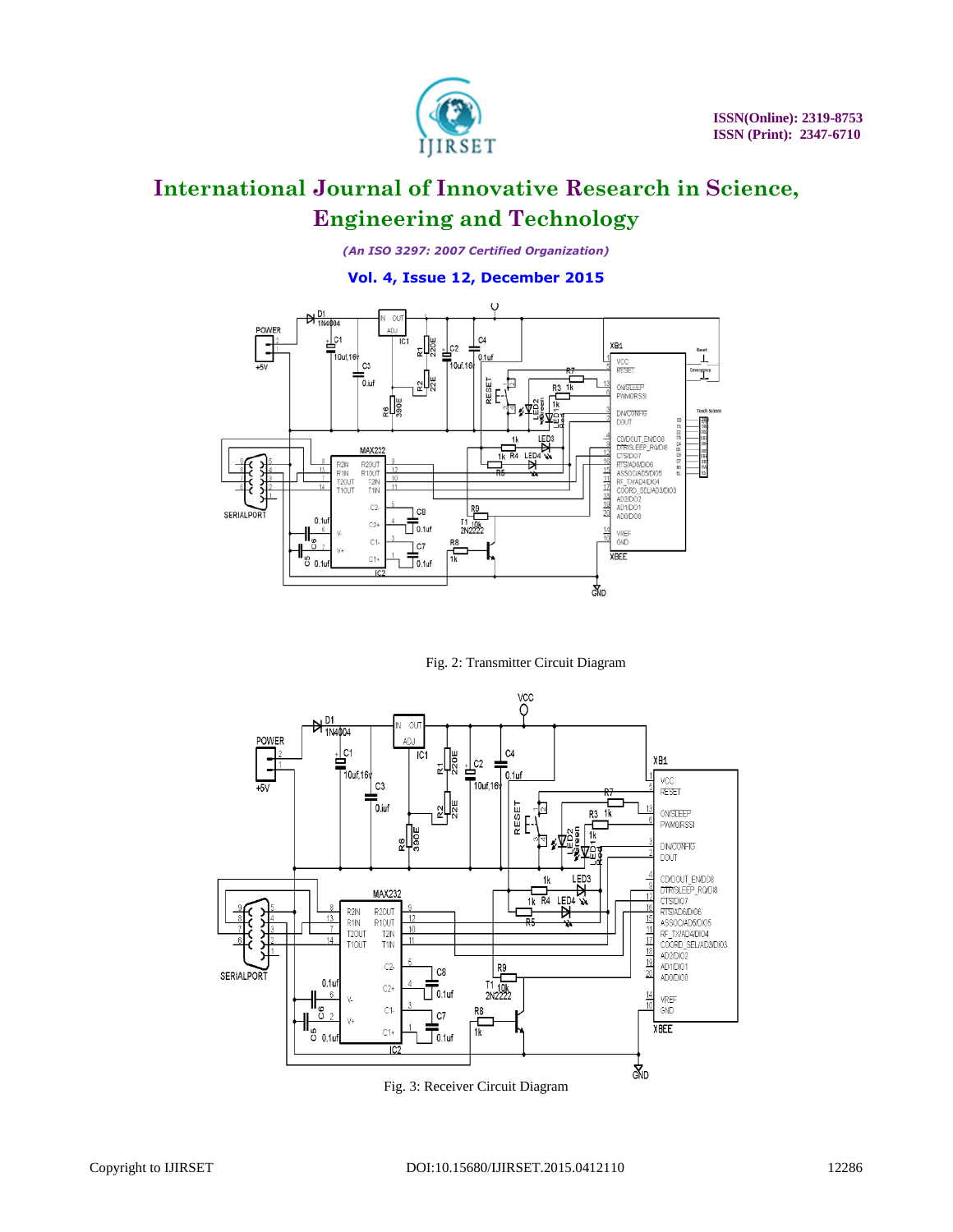

*(An ISO 3297: 2007 Certified Organization)*

#### **Vol. 4, Issue 12, December 2015**

### **III. WORKING DETAILS**

Touch screen verifies resistive values and sends to PIC controller. The PIC controller transmits appropriate ordered menu to kitchen system via Zigbee modem the transmitted menu data will be received by kitchen Zigbee module and fed to Pc through RS-232 port. A visual basic 6.0 developed GUI system displays the order menu.

### **IV. METHODOLOGY**

#### *A. Hardware*

i) PIC microcontroller:

PIC Microcontroller is the heart of the complete system. It is actually responsible for all process being executed. It will monitor & control all the peripheral devices or components connected in this unit. The controller here we use will be PIC16F877A family. The code will be written in Visual Basic. This unit require +5VDC for its proper operation*.* Features of PIC16f877:

- High performance CPU.
- Only 35 single word instruction to learn.
- Operating frequency is about 20MHZ.
- 8K\*14 words of program flash memory.
- 368 Bytes of data RAM.
- 256 Bytes of EEPROM data memory.
- There are total 14 interrupts are present.
- There are total 5 ports called A, B, C, and Danew.
- It is having 10 bit ADC for 8 input channels

#### ii) Touch screen

Touch screens as a popular user interface are more and more common. Applications span from public information systems to Customer self-service terminals. Thus, as a Logical step, more and more devices today Feature this kind of user interface, e.g. Bank Automatic teller machines (ATMs), personal Digital assistants (PADs), mobile phones and displays. A touch screen is a display that can detect the presence and location of a touch within the display area. Let's one do so without requiring any intermediate device, again, such as a stylus that needs to behold in the hand. Such displays can be attached to computers or, as terminals, to its networks. Therefore it is very suitable for restaurant & time saving. It enables one to interact with what is displayed directly on the screen, where it is displayed, rather than indirectly call the waiter & ordered the menu. These devices also allow multiple users to interact with the touch screen simultaneously. Touch based interfaces have been around for a long time in consumer electronic devices, and even longer in research labs, but it has only been recently that the wider public has taken a keen interest in this mode of human computer interaction. The touch screen is an assistive technology. This interface can be beneficial because it is timesaving. The purpose of this project is to introduce a wireless signee based ordering systems for restaurants. Compared to traditional restaurant system, by using this system customer get faster and better service, restaurant staff co-operates more efficiently with less working mistakes and enterprise owner thus receives more business profit. Touch Screen is an electronic visual display that can detect the Presence and location of a touch within the display area. The Term generally refers to touching the display of the device with a Finger or hand. Resistive LCD touch screen Resistive LCD touch screen monitors rely on touch overlay, which is composed of a flexible top layer and a rigid bottom layer separated by insulating dots, attached to a touch screen controller. The inside surface of each of the two layers is coated with a transparent metal oxide coating of indium tin oxide (ITO) that facilitates a gradient across each layer when voltage is applied. Pressing the flexible top sheet creates electrical contact between the resistive layers, producing a switch closing in the circuit. The control electronics alternate voltage between the layers and pass the resulting x and y touch coordinates to the touch screen controller.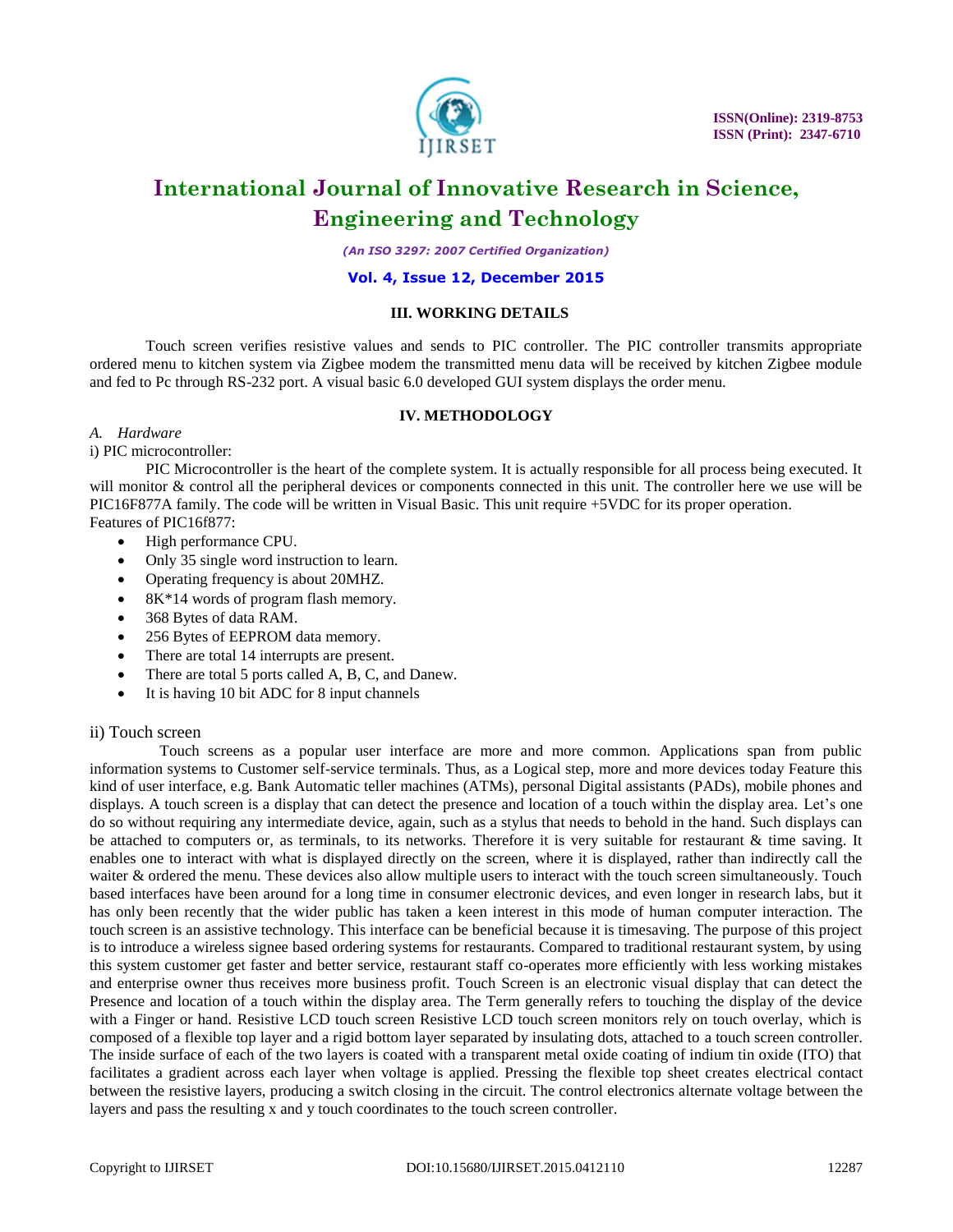

*(An ISO 3297: 2007 Certified Organization)*

#### **Vol. 4, Issue 12, December 2015**

#### iii) ZIGBEE:

The past several years have witnessed a rapid development in the wireless network area. So far wireless networking has been focused on high-speed and long range applications. However, there are many wireless monitoring and control applications for industrial and home environments which require longer battery life, lower data rates and less complexity than those from existing standards. What the market need is a globally denied standard that meets the requirement for reliability, security, low power and low Cost. For such wireless applications a new standard called Zigbee. It uses the standard of IEEE 802.15.4 physical and MAC (Medium Access Control) layers to provide standards-based, reliable wireless data transfer. Zigbee adds network structure, routing, and security (e.g., key management and authentication) to complete the communications suite. Zigbee uses the license-free ISM bands, which provide unrestricted geographic use. Zigbee and the underlying 802.15.4 standard offer the system designer several classes of devices: the reduced-functionality device (RFD), the full-functional device (FFD), and the network coordinator.

All Zigbee networks have at least one RFD or FFD and a network coordinator. Most sensor applications fall natively into the RFD class, with extended networks making use of both FFDs and network coordinators to form bridges and links required by the network topology. Zigbee networks can form autonomously, based on connectivity and function. The IEEE 802.15.4 standard targets home and building control, automation, security, consumer electronics, PC peripherals, medical monitoring, and toys.



Fig. 4: Zigbee module

*Specifications:* RF data rate: 250 kbps Indoor/urban range: 133ft. (40 m) Outdoor/fry line-of-sight range: 400 ft. (120 m) Transmit power: 1.25 mw (+1 dB) Receiver sensitivity (1% per):97 dBs Serial data interface: 3.3v cmos uart Configuration method: API or at commands, local or over-the-air Frequency band: 2.4 GHz Interference immunity: DSSS (direct sequence spread spectrum) Serial data rate: 1200 bps - 1 mbps ADC inputs :( 4) 10-bit ADC inputs (4) Digital I/O: 10

#### iv) Serial communication

The microcontroller [AT89C51](http://www.engineersgarage.com/at89c51-or-89c51-microcontroller) has an inbuilt UART for carrying out serial communication. The serial communication is done in the asynchronous mode. A serial port, like other PC ports, is a physical interface to establish data transfer between computer and an external hardware or device. This transfer, through serial port, takes place bit by bit.IBM introduced the DB-9 RS-232 version of serial I/O standard, which is most widely used in PCs and several devices. In RS232, high and low bits are represented by flowing voltage ranges. The range -3V to +3V is undefined. The TTL standards came a long time after the RS232 standard was set. Due to this reason RS232 voltage levels are not compatible with TTL logic. Therefore, while connecting an RS232 to microcontroller system, a voltage converter is required. This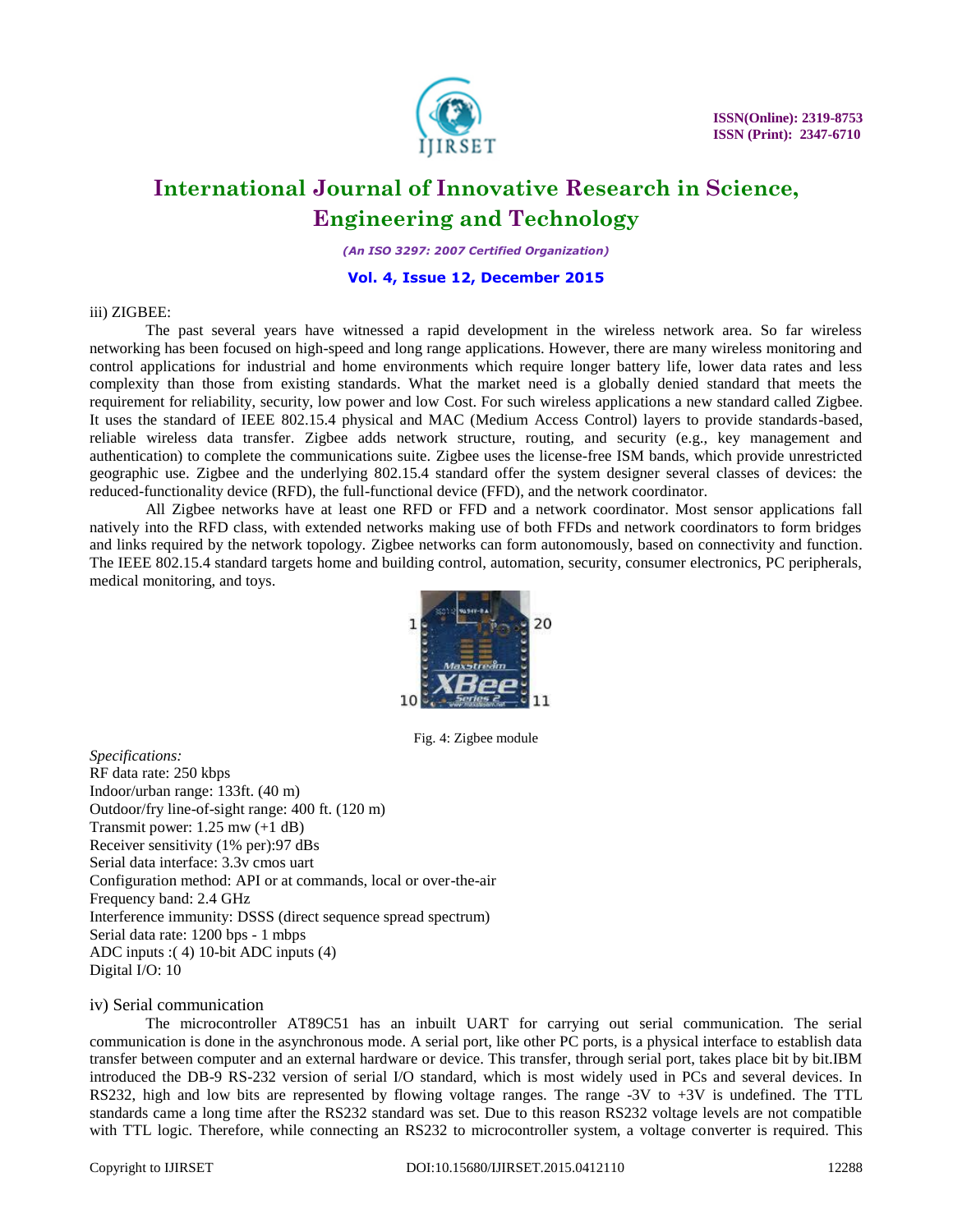

*(An ISO 3297: 2007 Certified Organization)*

#### **Vol. 4, Issue 12, December 2015**

converter converts the microcontroller output level to the RS232 voltage levels, and vice versa. IC [MAX232,](http://www.engineersgarage.com/content/ic-max232) also known as line driver, is very commonly used for this purpose. The simplest connection between a PC and microcontroller requires a minimum of three pins, RxD (receiver, pin2), TxD (transmitter, pin3) and ground (pin5) of the serial port of computer

#### *B. Software*

i) VISUAL BASIC 6.0

Visual Basic is a [third-generation](http://en.wikipedia.org/wiki/Third-generation_programming_language) [event-driven programming language](http://en.wikipedia.org/wiki/Event-driven_programming) and [integrated development environment](http://en.wikipedia.org/wiki/Integrated_development_environment) (IDE) from [Microsoft](http://en.wikipedia.org/wiki/Microsoft) for its [COM](http://en.wikipedia.org/wiki/Component_Object_Model) programming model first released in 1991. Microsoft intends Visual Basic to be relatively easy to learn and use[.](http://en.wikipedia.org/wiki/Visual_Basic#cite_note-1)<sup>[\[1\]\[2\]](http://en.wikipedia.org/wiki/Visual_Basic#cite_note-1)</sup> Visual Basic was derived from [BASIC](http://en.wikipedia.org/wiki/BASIC) and enables the rapid application development [\(RAD\)](http://en.wikipedia.org/wiki/Rapid_application_development) o[f graphical user interface \(GUI\)](http://en.wikipedia.org/wiki/Graphical_user_interface) applications, access t[o databases](http://en.wikipedia.org/wiki/Database) usin[g Data Access Objects,](http://en.wikipedia.org/wiki/Data_Access_Object) [Remote Data Objects,](http://en.wikipedia.org/wiki/Remote_Data_Objects) or [ActiveX Data Objects,](http://en.wikipedia.org/wiki/ActiveX_Data_Object) and creation of [ActiveX](http://en.wikipedia.org/wiki/ActiveX) controls and objects. A programmer can create an application using the [components](http://en.wikipedia.org/wiki/Component-based_software_engineering) provided by the Visual Basic program itself. Programs written in Visual Basic can also use the [Windows API,](http://en.wikipedia.org/wiki/Windows_API) but doing so requires external function declarations. Though the program has received criticism for its perceived faults, version 3 of Visual Basic was a runaway commercial success, and many companies offered third party controls greatly extending its functionality. A dialect of Visual Basic, [Visual Basic for Applications](http://en.wikipedia.org/wiki/Visual_Basic_for_Applications) (VBA), is used as a macro or scripting language within several Microsoft applications, including Microsoft Office. Like the [BASIC](http://en.wikipedia.org/wiki/BASIC) programming language, Visual Basic was designed to accommodate beginner programmers. Programmers can not only create simple [GUI](http://en.wikipedia.org/wiki/Graphical_user_interface) applications, but to also develop complex applications. The final release was version 6 in 1998. Microsoft's extended support ended in March 2008 and the designated successor was [Visual Basic .NET](http://en.wikipedia.org/wiki/Visual_Basic_.NET) (now known simply as Visual Basic).Though VB6 is no longer officially available there remains a sizable number of developers who still prefer VB6 over .NET. A dialect of Visual Basic, Visual Basic for Applications (VBA), is used as a macro or scripting language within several Microsoft applications, including Microsoft Office.

Like the [BASIC](http://en.wikipedia.org/wiki/BASIC) programming language, Visual Basic was designed to accommodate beginner programmers. Programmers can create both simple and complex [GUI](http://en.wikipedia.org/wiki/Graphical_user_interface) applications. Programming in VB is a combination of visually arranging [components](http://en.wikipedia.org/wiki/GUI_widget) or [controls](http://en.wikipedia.org/wiki/GUI_widget) on a [form,](http://en.wikipedia.org/wiki/Form_%28programming%29) specifying attributes and actions for those components, and writing additional lines of [code](http://en.wikipedia.org/wiki/Source_code) for more functionality. Since VB defines default attributes and actions for the components, a programmer can develop a simple program without writing much code. Programs built with earlier versions suffered performance problems, but faster computers and native code compilation has made this less of an issue. Though VB programs can be compiled into native code executables from [version](http://en.wikipedia.org/wiki/Visual_Basic#Timeline_of_Visual_Basic_.28VB1_to_VB6.29) 5 on, they still require the presence of around 1 MB of runtime libraries. Runtime libraries are included by default in [Windows](http://en.wikipedia.org/wiki/Windows_2000) 2000 and later. Earlier versions of [Windows](http://en.wikipedia.org/wiki/Microsoft_Windows) (95/98/NT), require that the run time libraries be distributed with the executable.

Forms are created using drag-and-drop techniques. A tool is used to place controls (e.g., text boxes, buttons, etc.) on the form (window). Controls have attributes and event handlers associated with them. Default values are provided when the control is created, but may be changed by the programmer. Many attribute values can be modified during run time based on user actions or changes in the environment, providing a dynamic application. For example, code can be inserted into the form resize event handler to reposition a control so that it remains centered on the form, expands to fill up the form, etc. By inserting code into the event handler for a key press in a text box, the program can automatically translate the case of the text being entered, or even prevent certain characters from being inserted.

Visual Basic can create executables (EXE files), ActiveX controls, or DLL files, but is primarily used to develop Windows applications and to interface database systems. Dialog boxes with less functionality can be used to provide popup capabilities. Controls provide the basic functionality of the application, while programmers can insert additional logic within the appropriate event handlers.

For example, a drop-down combination box automatically displays a list. When the user selects an element, an event handler is called that executes code that the programmer created to perform the action for that list item. Alternatively, a Visual Basic component can have no user interface, and instead provide ActiveX objects to other programs via Component Object Model (COM). This allows for server-side processing or an add-in module. The runtime recovers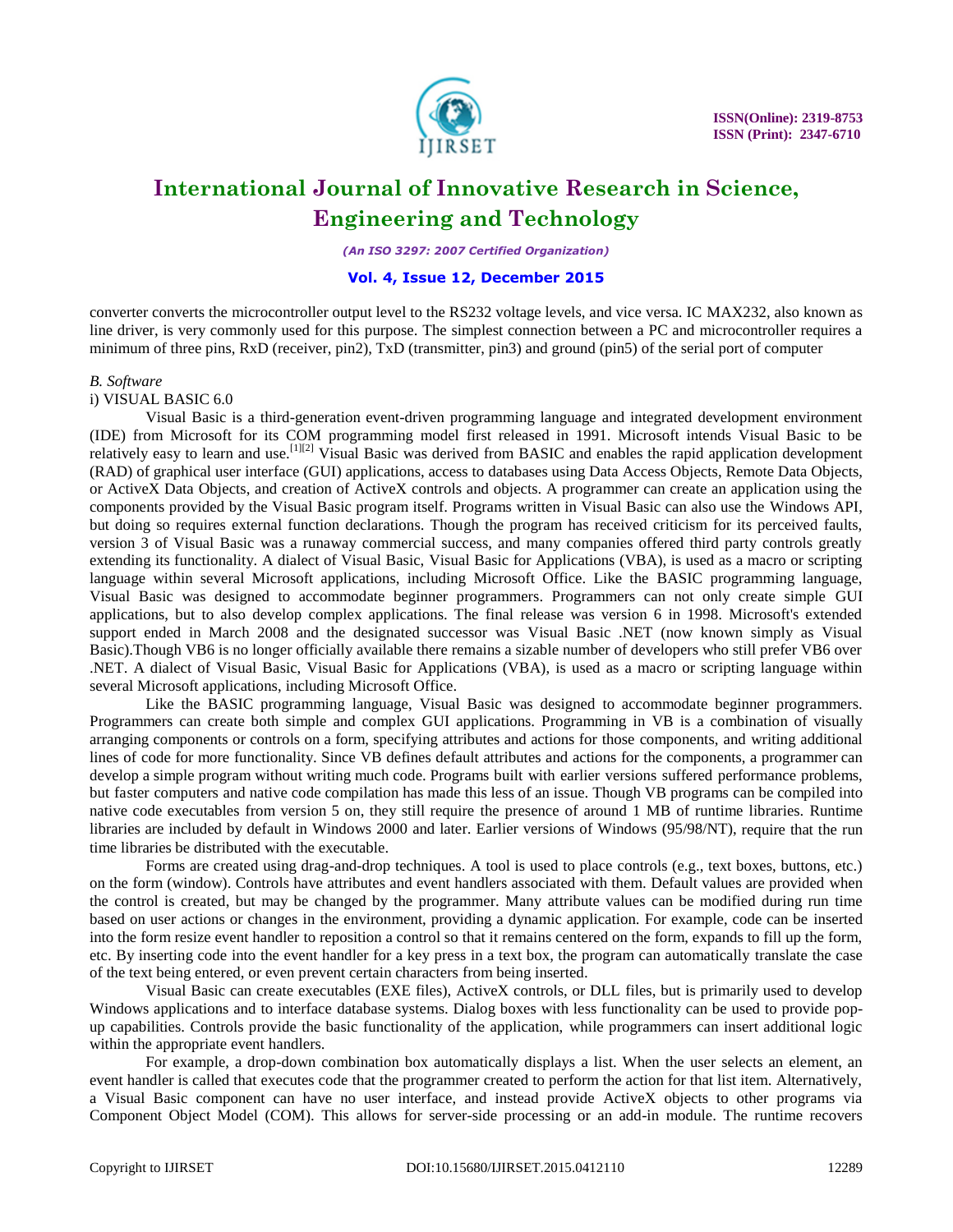

*(An ISO 3297: 2007 Certified Organization)*

### **Vol. 4, Issue 12, December 2015**

unused memory using reference counting, which depends on variables passing out of scope or being set to nothing, avoiding the problem of memory leaks common to other languages. There is a large library of utility objects, and the language provides basic object oriented support. Unlike many other programming languages, Visual Basic is generally not case sensitive though it transforms keywords into a standard case configuration and forces the case of variable names to conform to the case of the entry in the symbol table. String comparisons are case sensitive by default.



## **V. RESULT**





Fig. 5: Transmitter Kit Fig. 6: Receiver Kit Fig. 7: Menu ordering system



Fig. 8: Visual Basic V6.0 Front Page

### **VI. CONCLUSION**

Today, a larger share of population is pc literate, yet the touch screen has become adopted by computer users of all abilities because it is simple, fast, and innovative. By the realization of the above proposed system one can learn many aspects of digital electronics circuit. This will give complete knowledge of designing microcontroller based system & developing embedded system. The system implements the following functions: the waiter takes order from the customer into his tablet, the customer can visualize the order and bill, administrator has the authority to change the menu and has authority to view daily, weekly or monthly report on profits and lastly the kitchen staff can prepare and serve the order. Apart from these functions there are some limitations in this system like Provisions have to be made to accept different types of payment like credit cards, debit cards, checks, tips, donations etc. More features could be added like online